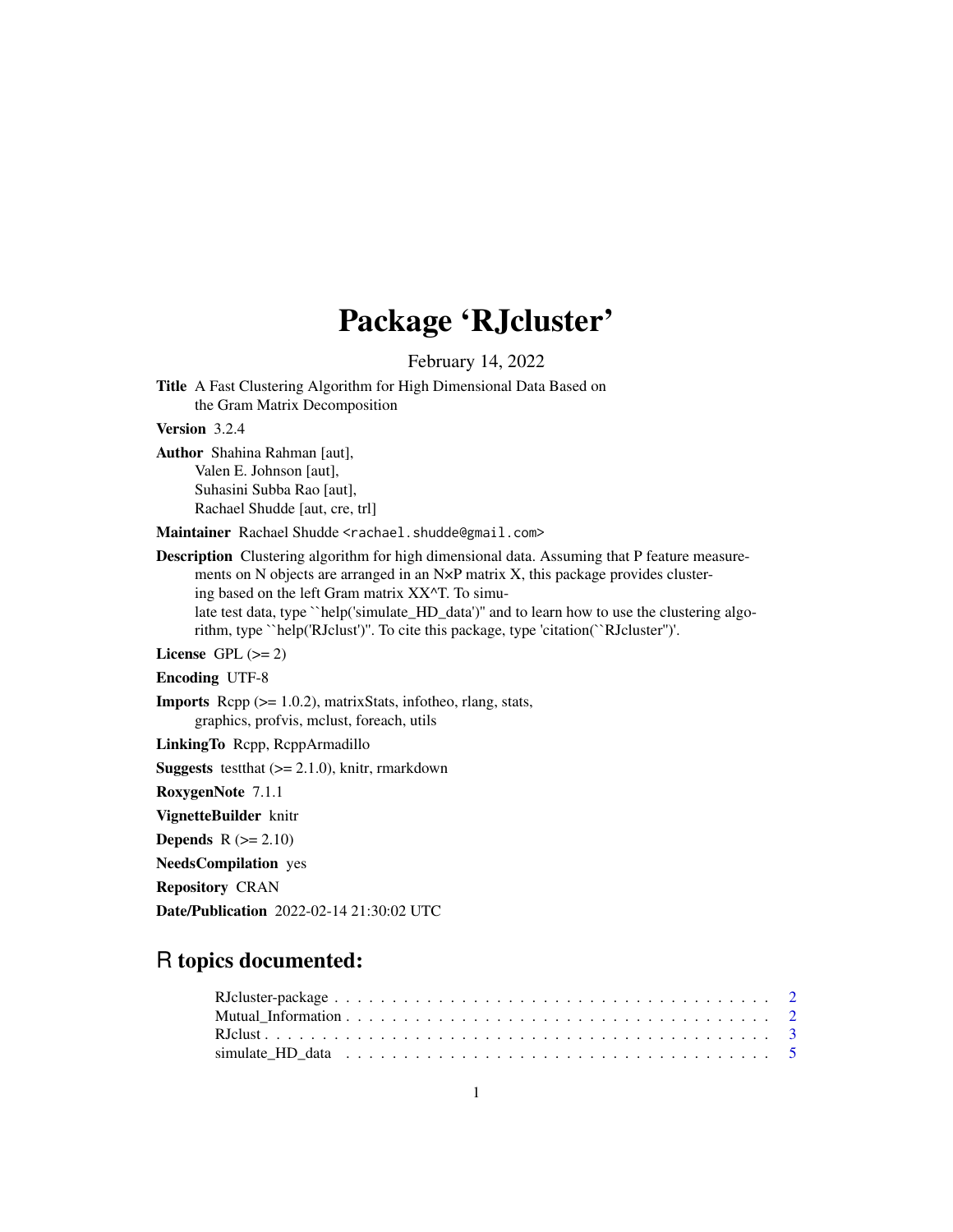#### <span id="page-1-0"></span>**Index** [7](#page-6-0) **7**

RJcluster-package *A Fast Clustering Algorithm for High Dimensional Data Based on the Gram Matrix Decomposition*

#### Description

Clustering algorithm for high dimensional data. Assuming that P feature measurements on N objects are arranged in an N×P matrix X, this package provides clustering based on the left Gram matrix XX^T. To simulate test data, type "help('simulate\_HD\_data')" and to learn how to use the clustering algorithm, type "help('RJclust')". To cite this package, type 'citation("RJcluster")'.

#### Details

| Package: | RJcluster        |
|----------|------------------|
| Type:    | Package          |
| Version: | 3.2.4            |
| Date:    | $07 - 15 - 2021$ |
| License: | $GPI \geq 2$     |

#### Author(s)

Shahina Rahman [aut], Valen E. Johnson [aut], Suhasini Subba Rao [aut], Rachael Shudde [aut, cre, trl]

Maintainer: Rachael Shudde <rachael.shudde@gmail.com>

Mutual\_Information *Mutual\_Information*

#### Description

Calculates normalized mutual information and adjusted mutual information. The value for both will be a value bewteen 0 and 1 that measures how close the classification between the two clusters is. A value closer to 1 means the labels are more similar across v1 and v2, and a value closer to 0 means the labels are not as similar.

#### Usage

```
Mutual_Information(v1, v2)
```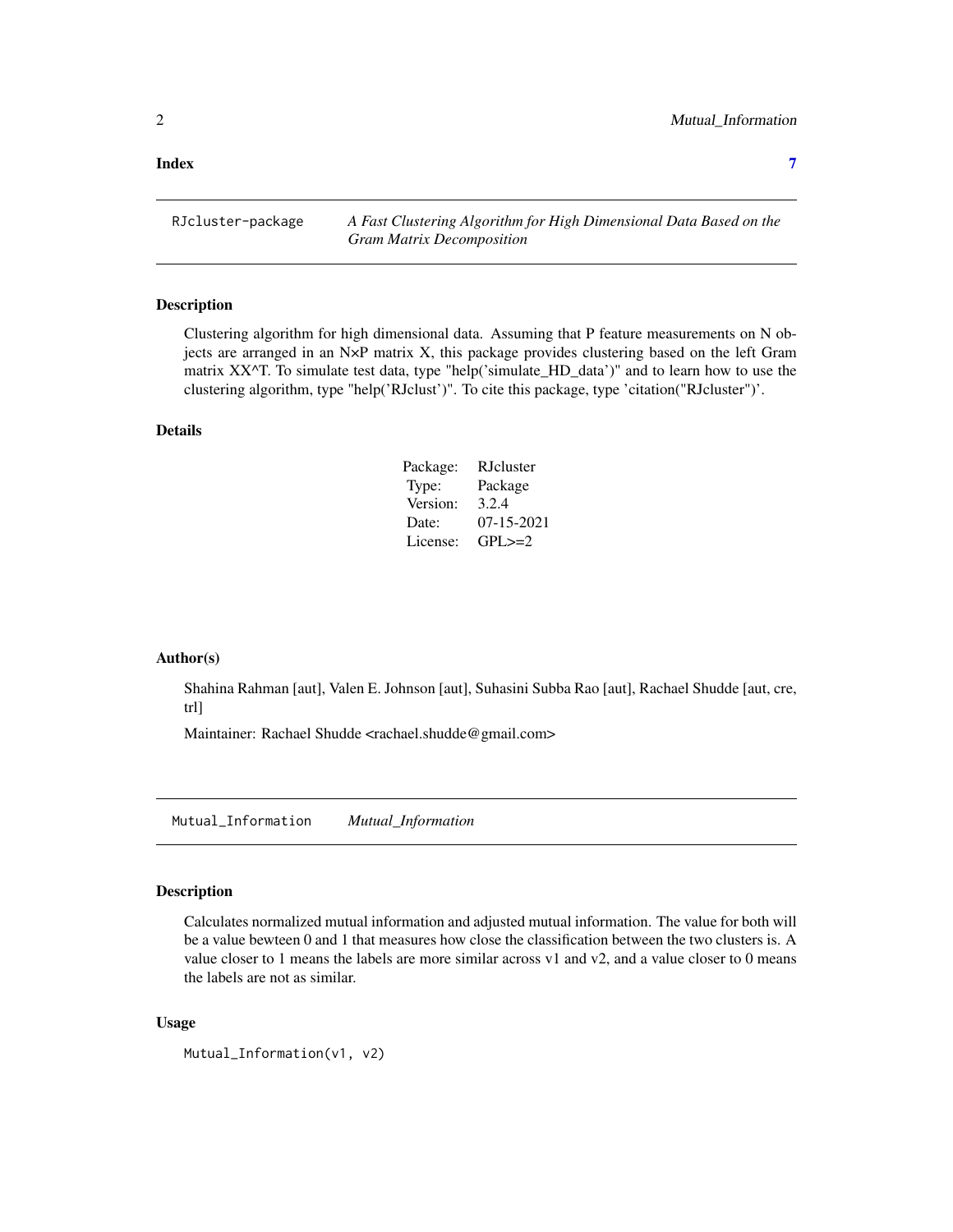#### <span id="page-2-0"></span>RJclust 3

#### Arguments

| $\vee$ 1 | vector containing first classification labels  |
|----------|------------------------------------------------|
| $\vee$   | vector containing second classification labels |

#### Details

See these links for a more formal definition of [AMI](https://en.wikipedia.org/wiki/Adjusted_mutual_information) and [NMI.](https://en.wikipedia.org/wiki/Mutual_information)

#### Value

Returns mutual information:

| nmi | NMI value |
|-----|-----------|
| ami | AMI value |

#### Examples

cluster1 <- sample(1:5, size = 10, replace = TRUE) cluster2 <- sample(1:2, size = 10, replace = TRUE) Mutual\_Information(cluster1, cluster2)

RJclust *RJclust*

#### **Description**

This is a high dimensional clustering algorithm for data in matrix form. There are are two different types of penalty methods that can be used, depending on the size of the data and the desired accuracy. The first is the default method: the hokey stick penalty. There is also the BIC penalty. For large n, the scale method can be used, which uses the approximation method of RJclust. For the scaleRJ method, a parmater n\_bins (usually  $\sqrt(p)$ ) is required that splits the data into different buckets. For all methods, a C\_max variable is needed that is an upper limit on the possible number of clusters.

#### Usage

```
RJclust(
  data,
  penalty = "hockey_stick",
  scaleRJ = FALSE,
  C_{max} = 10,
  criterion = "VVI",
  n_bins = NULL,
  seed = 1,
  verbose = FALSE
)
```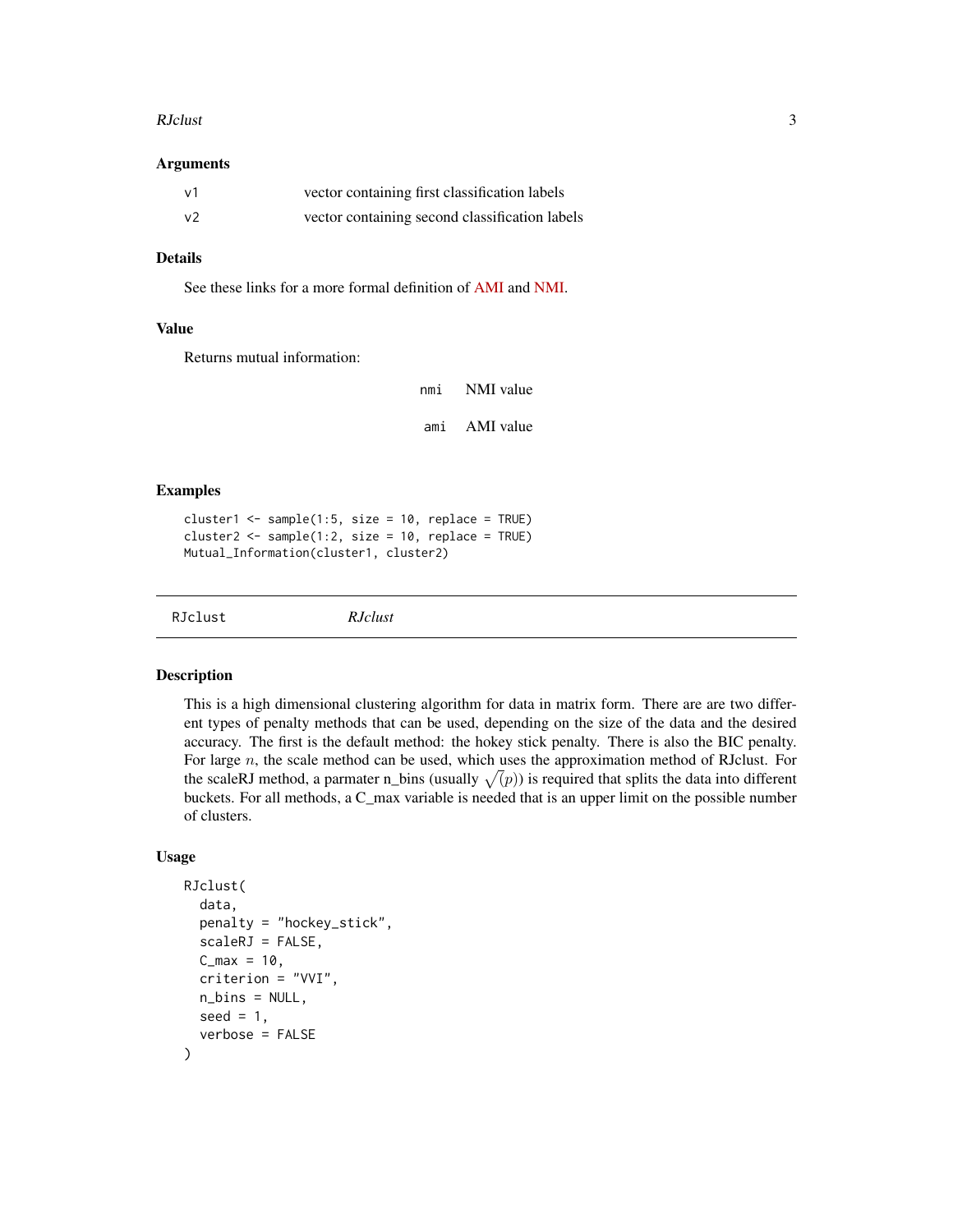#### Arguments

| data      | Data input, must be in matrix form. Currently no support for missing values                            |
|-----------|--------------------------------------------------------------------------------------------------------|
| penalty   | A string of possible vectors. Options include: "bic" an "hockey_stock" (default<br>$=$ "hockey stick") |
| scaleRJ   | Should the scaled version of RJ be used, suggested for data where $n > 1000$<br>$(detault = FALSE)$    |
| $C_{max}$ | Maximum number of clusters to look for (default is 10)                                                 |
| criterion | Model of covariance structure (default $=$ "VVI")                                                      |
| n_bins    | Number of cuts if penalty = "scale" for the scaled RJ algorithm (default =<br>sqrt(p))                 |
| seed      | Seed $(detalt = 1)$                                                                                    |
| verbose   | Should progress be printed? (default $=$ FALSE)                                                        |

#### Details

All implementations use backend C++ to increase runtime.

model\_names controls the type of covariance structure. See [Mclust Documenttion](https://www.ncbi.nlm.nih.gov/pmc/articles/PMC5096736/) for more information. Note criterion "kmeans" is the same as "EEI". It is not suggested to use "kmeans" if it is suspected the classes are imbalanced

#### Value

Returns RJ algorithm result for "aic", "bic" ("mclust" and "scale" will return an mclust object:

| Κ       | number of clusters found                                  |
|---------|-----------------------------------------------------------|
| class   | Class labels                                              |
| penalty | Penalty values at each iteraiton                          |
| mean    | Mean matrix                                               |
| prob    | Probability values                                        |
| z       | $Z$ values from mclust (NULL penalty = "full_covariance") |

#### Examples

```
X = simulate_HD_data()
X = X $Xclust = RJclust(X, penalty = "hockey_stick", C_max = 10)
```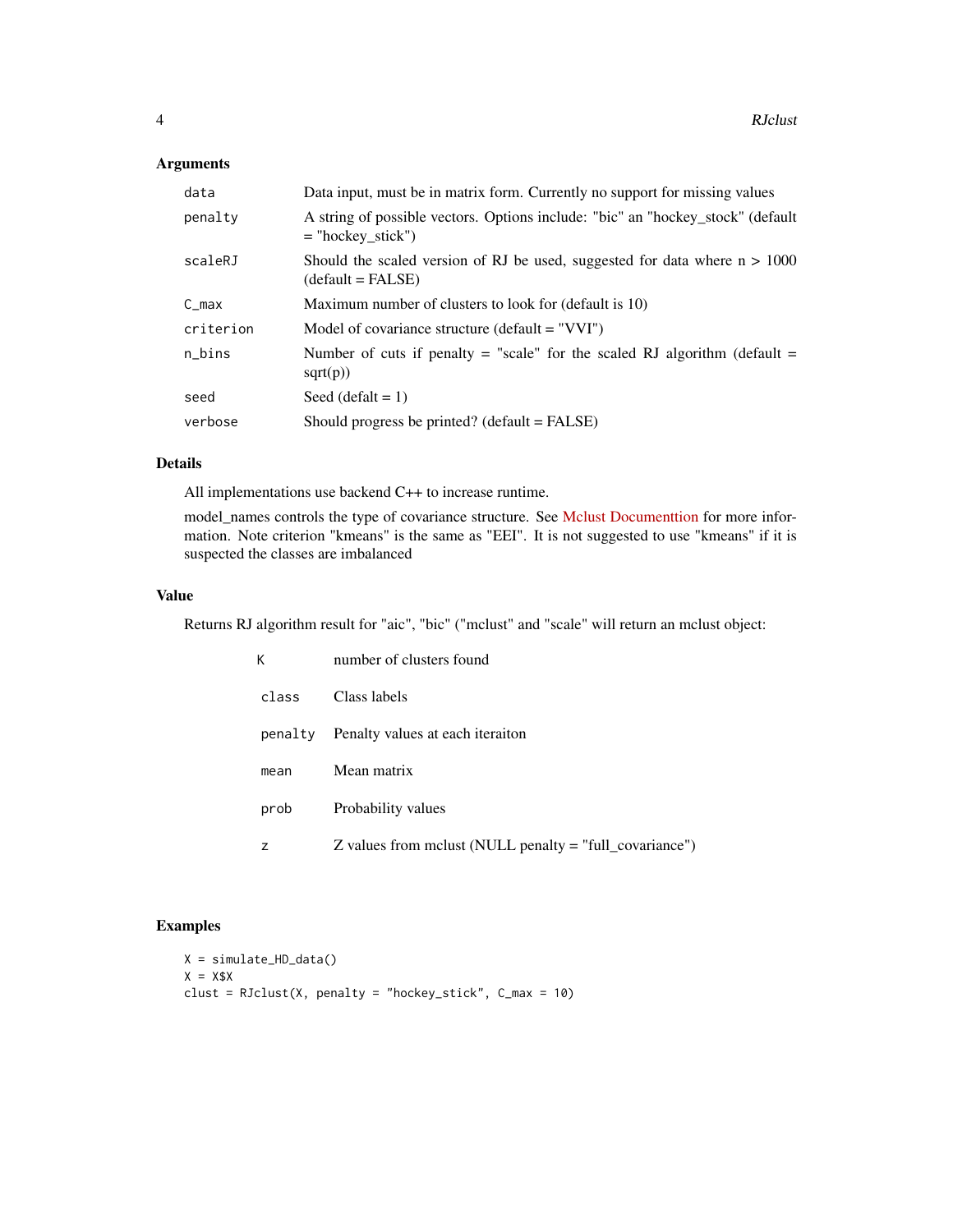#### <span id="page-4-0"></span>Description

This is simulaiton data to check performance of RJcluster. Data can be simulated for any n, P, and size of clusters. The data has two types of data: noisy data and signal data. The percent of the data that is noisy is controlled by the sparsity paramater. The noisy data has two parts: half of it is  $N(0, 1)$  and half is  $N(0, noise<sub>v</sub>ariance)$ . The signal data is divided in two as well, half of it is  $N(\mu[, 1], signal_variance)$  and half  $N(\mu[, 2], signal_variance)$ .

#### Usage

```
simulate_HD_data(
  size\_vector = c(20, 20, 20, 20),
  p = 220,
 mu = matrix(c(1.5, 2.5, 0, 1.5, 0, -1.5, -2.5, -1.5), ncol = 2, byrow = TRUE),signal_variance = 1,
  noise_variance = 1,
  sparsity = 0.09,
  seed = 1234
)
```
#### Arguments

| size_vector     | A list of the size of the different clusters. (default $=$ a balanced case of 4 clusters<br>of size 20, $c(20, 20, 20, 20)$                                                                                                                                      |
|-----------------|------------------------------------------------------------------------------------------------------------------------------------------------------------------------------------------------------------------------------------------------------------------|
| p               | The number of columns in the simulated matrix (default $= 220$ )                                                                                                                                                                                                 |
| mu              | The matrix of means, of dimension length(size_vector)x2. The first column of<br>means is for the first half informative features, the second columns of mean is<br>for the second half of the informative features (default is described in RJ cluster<br>paper) |
| signal_variance |                                                                                                                                                                                                                                                                  |
|                 | Variance of the signal part of the generated data. A value of 1 indicates a high<br>SNR, a value of 2 indicates a low SNR (default = 1)                                                                                                                          |
|                 | noise_variance Variance of the noisy part of the generated data (Default = $1$ )                                                                                                                                                                                 |
| sparsity        | What percent of the data should be informative? A value between 0 and 1, a<br>higher value means more data is informative (default $= 0.09$ )                                                                                                                    |
| seed            | Random seed. Change if generating multiple simulation datasets (default $=$<br>1234)                                                                                                                                                                             |

#### Details

The data in the paper is generated with number of clusters  $= 4$ , a balanced case of  $c(20, 20, 20, 20)$ and an unbalanced case of  $c(20, 20, 200, 200)$ , with  $p = 220$  in both cases. The default is a balanced, high signal case with  $\mu$  as the matrix in the RJ cluster paper.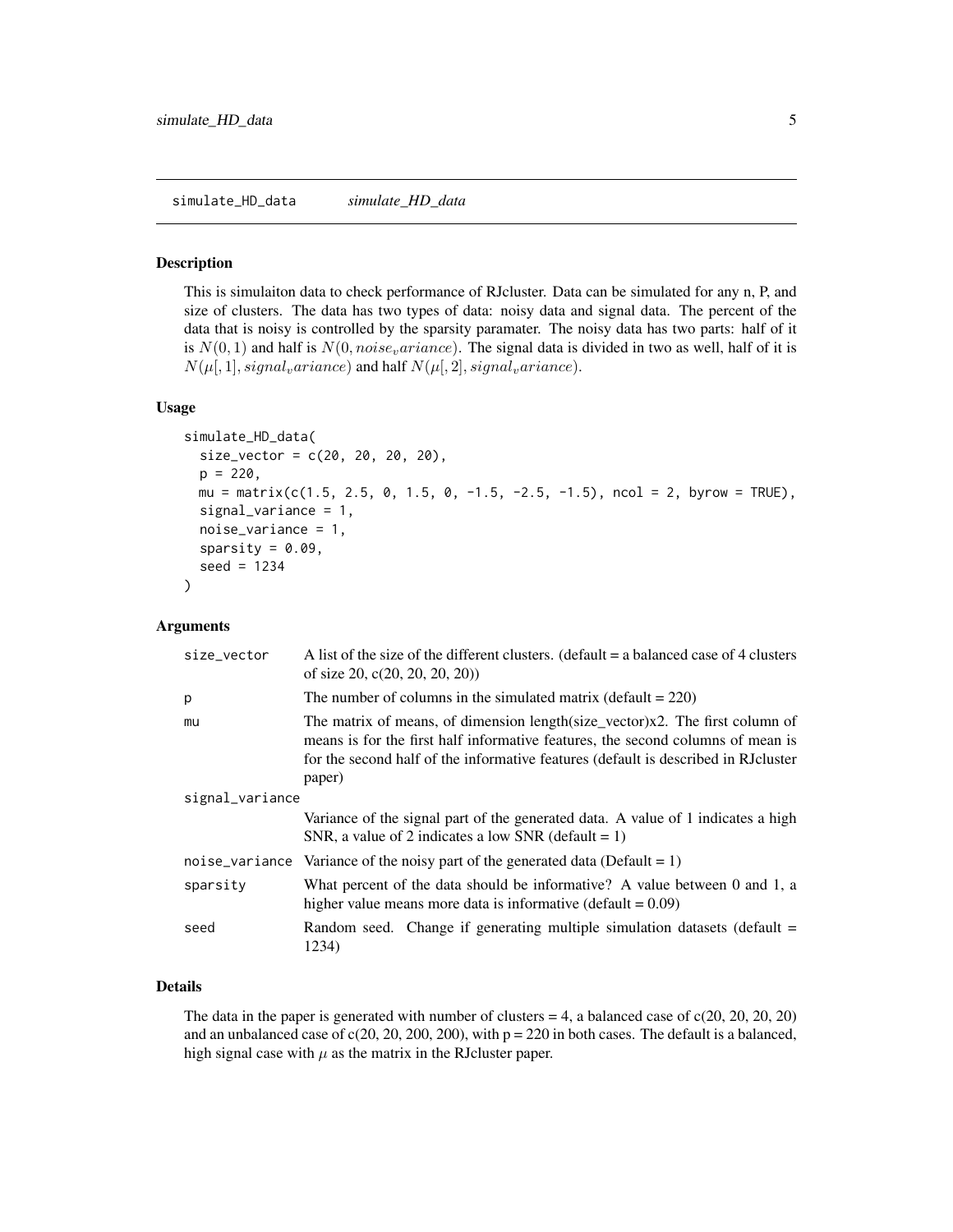#### Value

Returns simulation data for X and Y values

- X Matrix of dimension sum(size\_vector)xp
- Y Vector of class labels of length  $\sum (size_vector)$ , with unique values of 1:length(size\_vector)

#### Examples

```
data = simulate_HD_data()
X = data $XY = data $Xprint(head(X))
```